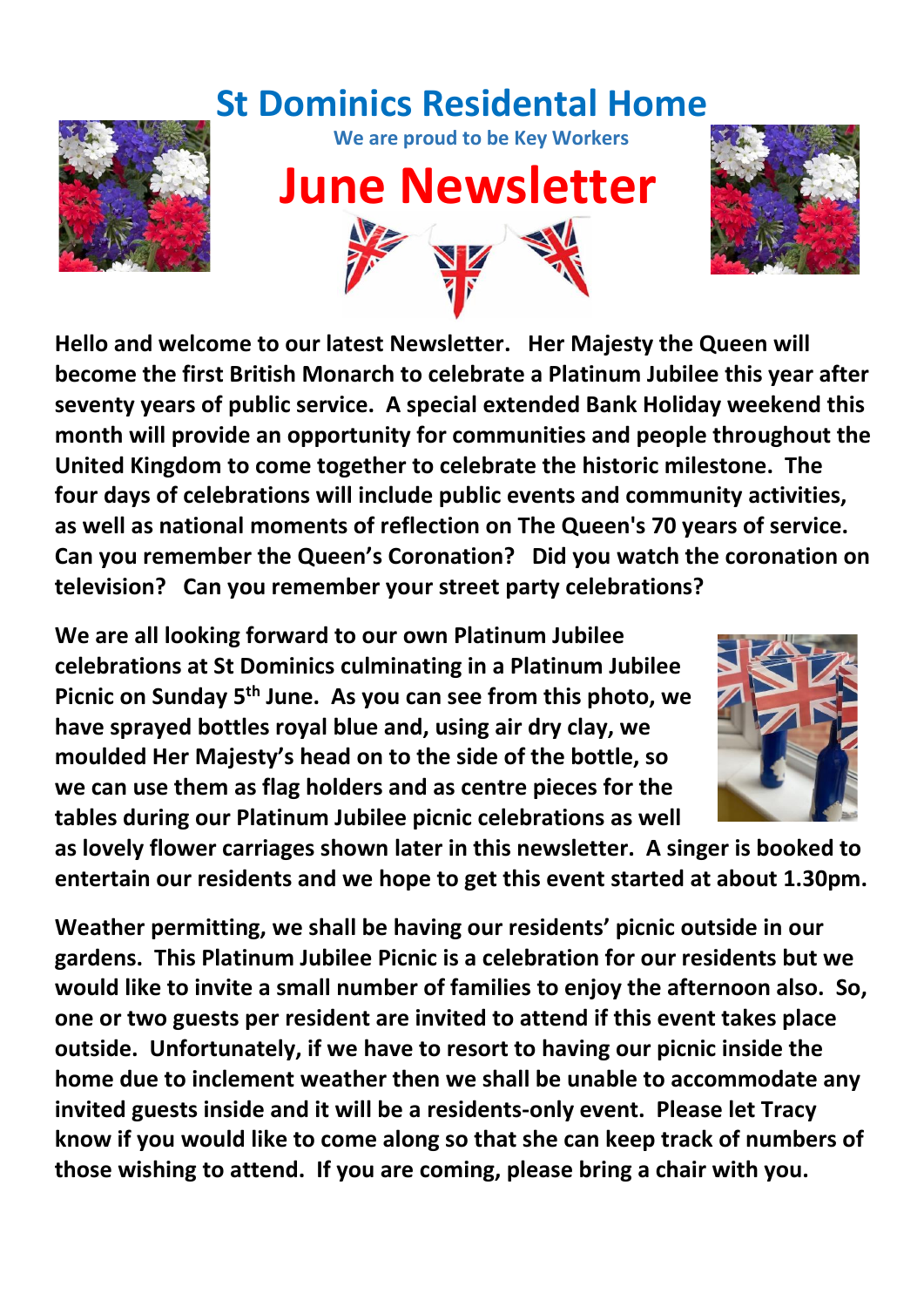**Silver Jubilee celebrations are held in the United Kingdom to celebrate twentyfive years of Queen Elizabeth II's reign, with a public holiday on the 7th June of that year.**

### **Let us tell you what we have been doing in May**

**Church Service - The Rev Ken Thom from the United Reform Church, came and conducted a church service for our residents to attend if they wanted to. This was held in our main lounge and after the service, he offered Holy Communion to our residents who wished to have it. Those who preferred not to, had a blessing instead. Ken stayed and chatted to our residents after the service.** 

**A Trip to Perrywoods Garden Centre - We had a nice relaxing time visiting this delightful Garden Centre. We had originally planned to go to Marks Hall in Coggeshall but we had to change the venue at the last minute as it was raining. Mary, Barbara, and Madge, plus Barbara's daughter and our activity ladies all enjoyed browsing around the shop, looking at all the delightful gifts and beautiful artificial flowers. We then had afternoon tea and cake, which was delicious. An enjoyable outing for our residents.**

> **Trip out to Witham - We had a great morning travelling to Witham on the Bus. We took Patricia and Gwen in wheelchairs and we all enjoyed browsing around the shops. We then went to the White Hart Hotel and had a coffee. After our shopping spree we were all ready for a drink. It was a nice morning and our residents enjoyed looking around the shops and enjoyed the outing.**

**Kidley Divey - We had an energetic morning with Gunni from Kidley Divey, she brought tambourines and hoops as aids to use as we exercised, whilst we all sang along to the well-known classic songs. We also did the actions for ' The sun has got his hat on 'which our residents managed to do so well, which is not easy particularly, when you are sitting down. We have a giggle at ourselves attempting to do the exercises, which is always** 

**done with good humour. This is a popular activity which helps to keep us fit. Do you enjoy exercising with Gunni?** 







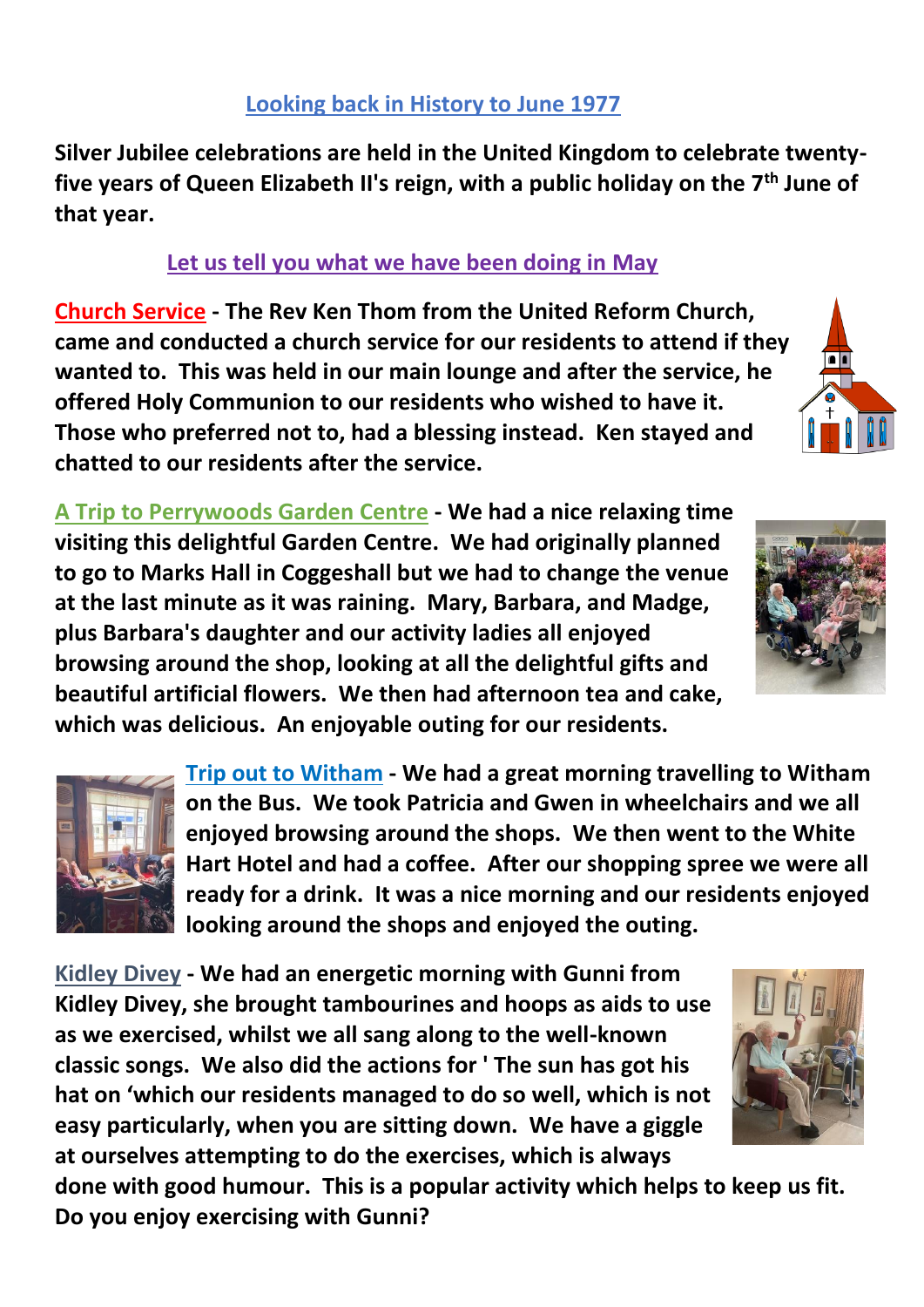**Wildlife Celebration Day - We decorated the conservatory with wildlife bunting, grass effect table cloths and pretty centre pieces which had paper butterflies, bumble bees and artificial flowers on them. The tables had hedgehog serviettes on each place setting. We played balloon tennis as our physical activity for the day. We then did a Written Quiz in the main lounge all about wildlife. As the sun was shining, we took many of our residents** 

**outside who wanted to sit outside in the sunshine, obviously making sure sun cream was applied and wearing sun hats. We chatted and reminisced and covered various topics. An enjoyable day.**

**Arts and Crafts - We had a very pleasant afternoon making union** 

**Jack flags and finishing the Jubilee flower Centrepieces, which were our Activity Lady Nicci's idea, who with our residents' help created these beautiful table decorations. Mary, Sylvia, Gwen, Joan, Helen, Pat and Eileen all helped and enjoyed crafting and** 

**chatting together. We all enjoyed reminiscing about our own memories of the Queen's Silver Jubilee many years ago. Can you remember celebrating previous Jubilees?**

**Old Time Music Hall - The residents had an Old Time Music Hall sing-along in the lounge with a visiting singer Lillian Lace. She had everyone joining in clapping and singing along. She also did tunes from the 1950s and 1960s which the residents recognised and enjoyed . Do you enjoy music from that era?**

**Film Afternoon** - **We had a Friday afternoon film showing of the old black and white movie, The Bulldog Breed. This had familiar faces such as Vera Lynn with her famous singing voice. The tunes, clothes and hairstyles provided lots of reminiscence for our residents to chat about. It was so nice listening as they recalled their memories of years gone by.** 

**Exercise to Music - We played uplifting Mexican music in the main lounge. We handed out tambourines and maracas. Our Activity ladies demonstrated gentle excercise, which many of our residents did too. Everyone joined in energetically and clapped along to the music . An enjoyable energetic morning.**







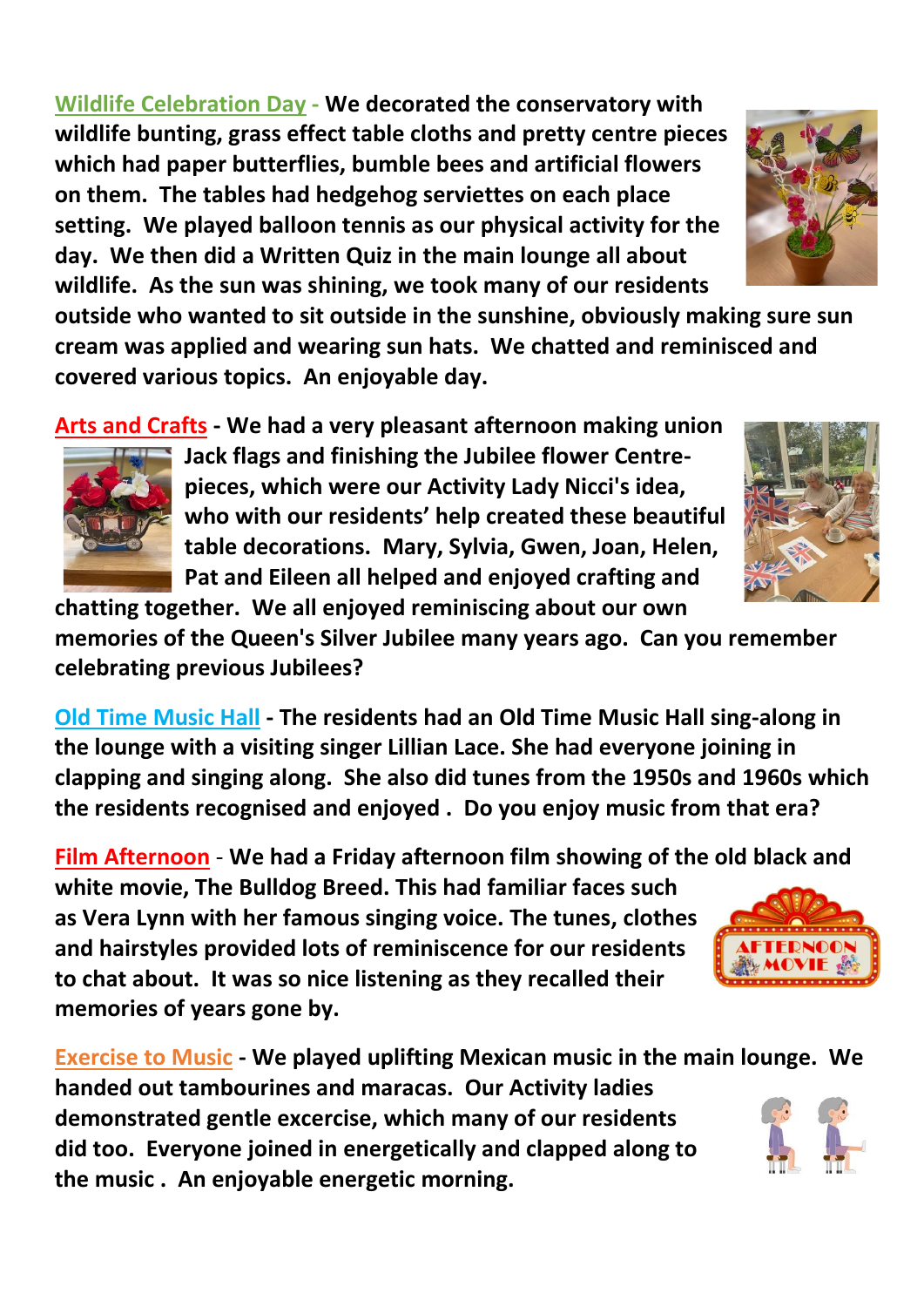#### **Recipe Book**

**Inspired by the recent Platinum Jubilee Pudding Competition which was** 

**headed by Mary Berry, we approached our Residents to ask for their favourite Recipes. These were Recipes that they used frequently whilst cooking for family and friends. They ranged from Steak and Kidney Traditional Suet Pudding to firm favourites like Lemon Curd tarts. Many of the recipes were desserts or sweet treats such as Margaret's Chocolate Beer Cake or Helen's Strawberry Delights. These recipes have been** 



**compiled into a small Recipe pamphlet. If any family members/friends of residents would like a copy of this Recipe Booklet, please request one. We look forward to seeing photos of your own versions of our residents' recipes.** 

**Meet our Resident – Mary was born in Glasgow in Scotland, she had two sisters and two brothers. Mary was brought up by her father, as her mother had passed away when she was an infant. Mary travelled to England as a girl and lived with her sister in Dagenham, she had a job offer on the Isle of Dogs and this is where she met 'her Harry'. Mary and Harry enjoyed a short courtship and married in 1952 on Christmas Day. They set up home on the Isle of Dogs and had two handsome sons, Gary and Terry. Mary was a great cook and Harry loved his barbeque so between them we shared many happy days, making lots of special memories, especially when the grandchildren came along. She has two from her eldest son and one from her younger son. She has six great grandchildren. Mary was a great knitter when she was younger and made some lovely knitted dolls, which have remained in the family.**

**Meet our Staff Member - Shae was born in St Johns Hospital in Chelmsford to parents Helen and Rory, she has a younger sister called Mia. She attended Maltings Academy in Witham. After leaving School, Shae attended Chelmsford College and did a two-year Beauty Course and gained her NVQ level one and level two. Shae then decided on a change of direction and decided to go into Care. She worked in the community first, before deciding to work here at St Dominics. She has been here for just over a year and in her spare time enjoys shopping. Shae is a valued member of the care team.**

**Visiting Restrictions** – **we have eased restrictions and visitors will no longer be required to do an LFD test before entering the home. Visits, for the most part, will remain in residents' rooms until we feel it is safe to change this restriction.**